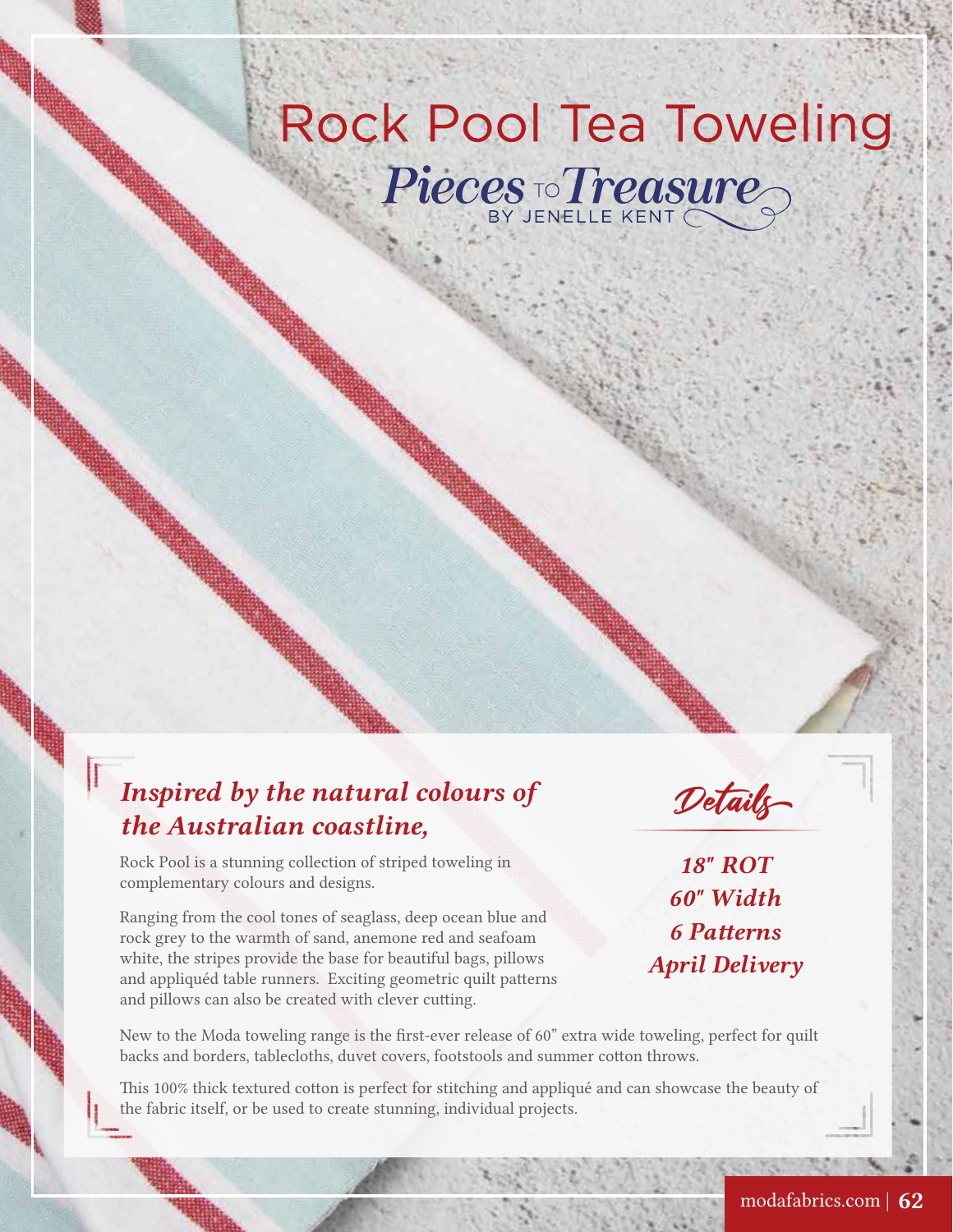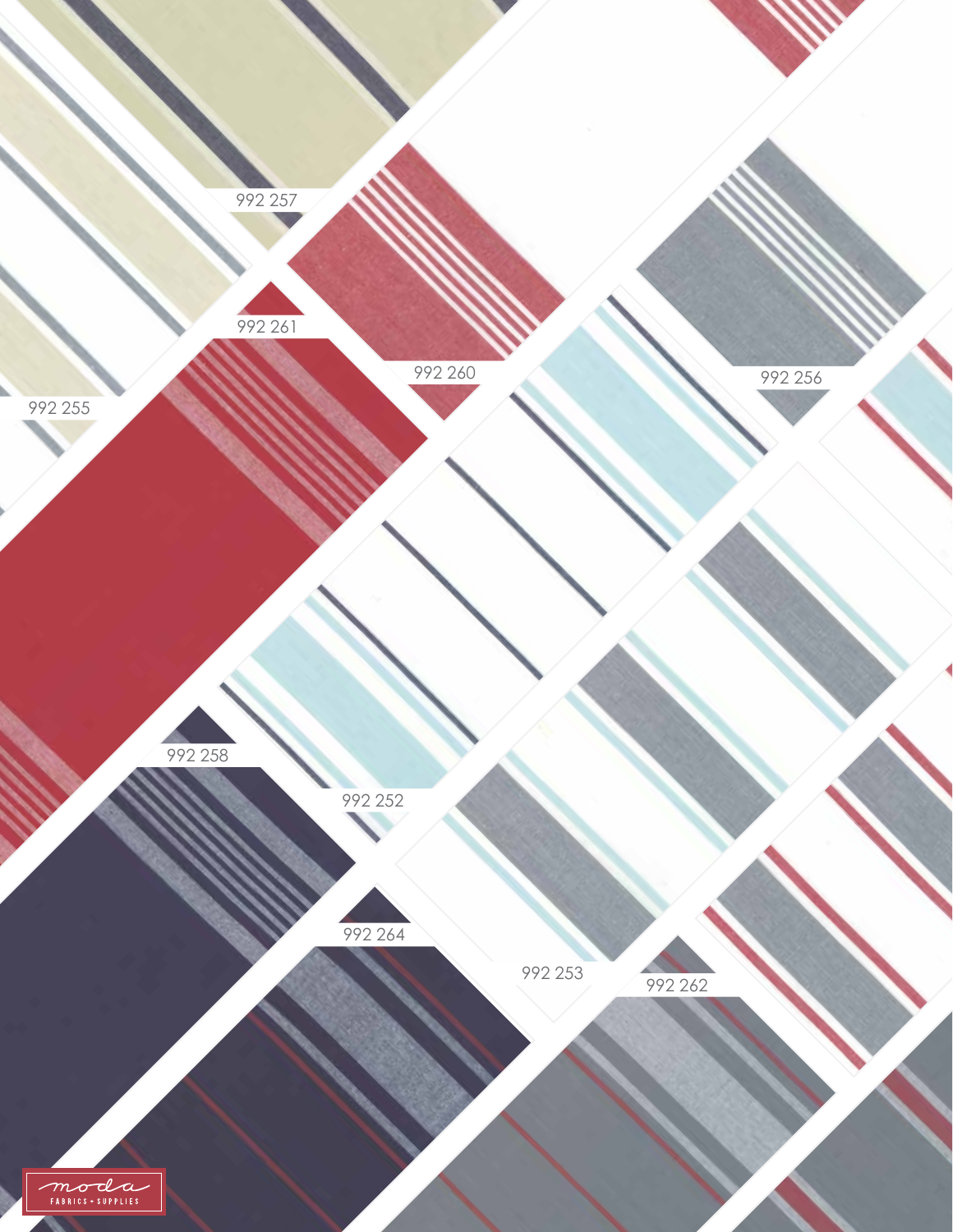

992 250